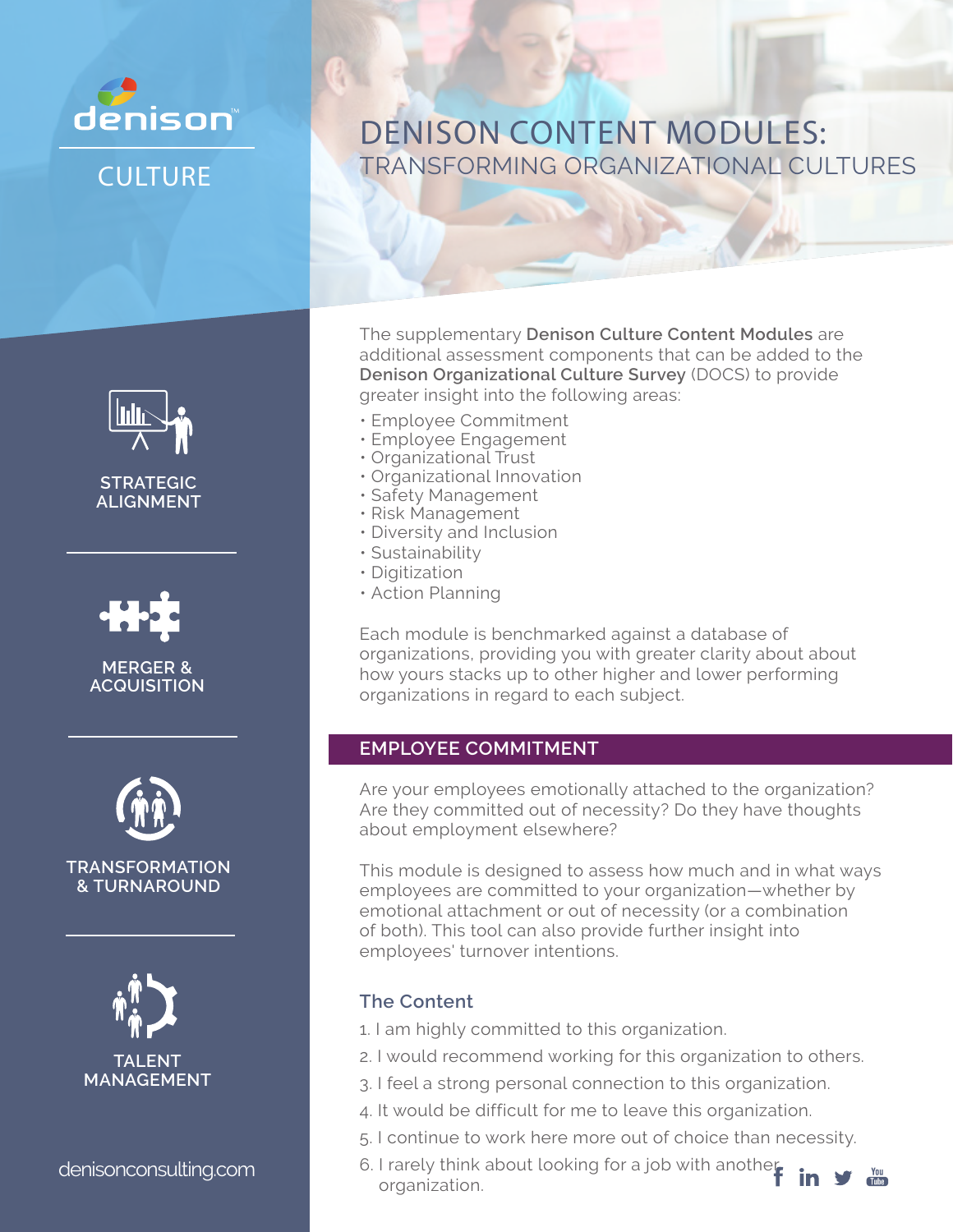#### **EMPLOYEE ENGAGEMENT**

Do your employees have pride in what they do? Are they interested in and passionate about their work? Does your organization foster excitement and enthusiasm in its workforce?

This module measures the positive emotional relationship your employees have with your organization and provides deeper insight into employees' emotional resonance with their jobs. It enhances information about organization-level work practices gathered by the Organizational Culture Survey by capturing the discretionary effort and energizing aspect of engagement in individuals in relation to their work and organization.

#### **The Content**

- 1. My work drives me to go the extra mile.
- 2. I am enthusiastic about working for this organization.
- 3. I am proud to work for this organization.
- 4. I am passionate about my work.
- 5. My work energizes me.

#### **ORGANIZATIONAL TRUST**

Do your employees believe that their best interests are considered? Do people communicate honestly and openly? Is business conducted with integrity by adhering to moral and ethical standards?

This module is designed to assess your organization's level of trust: the belief that co-workers have positive motives and intentions and that others can be relied upon. It enhances information gathered by the Organizational Culture Survey about the reliability and competence components of trust. It captures employee perceptions of several additional key components: organizational honesty, openness, integrity and benevolence/compassion.

#### **The Content**

- 1. In this organization, decisions are made with employees' best interests in mind.
- 2. People in this organization have good motives and intentions.
- 3. This organization conducts business with integrity.
- 4. The people who work here are honest.
- 5. Employees consider this organization to be trustworthy.

#### **ORGANIZATIONAL INNOVATION**

Does your organization have the capacity to generate creative ideas, and the ability to implement them? Do those implementations lead to positive outcomes? Does your organization have the skills and creativity to meet tomorrow's challenges?

This module is designed to assess innovation: your organization's ability to successfully implement creative ideas. Your organization can enhance information gathered by the Organizational Culture Survey and learn about the values and behaviors that are important to facilitating innovation by measuring your capacity to make productive use of new ideas.

- 1. People are encouraged to be creative.
- 2. We are able to implement new ideas.
- 3. New ideas are continually evaluated and improved upon.
- 4. Support for developing new ideas is readily available.
- 5. Innovation is a large part of our business activities.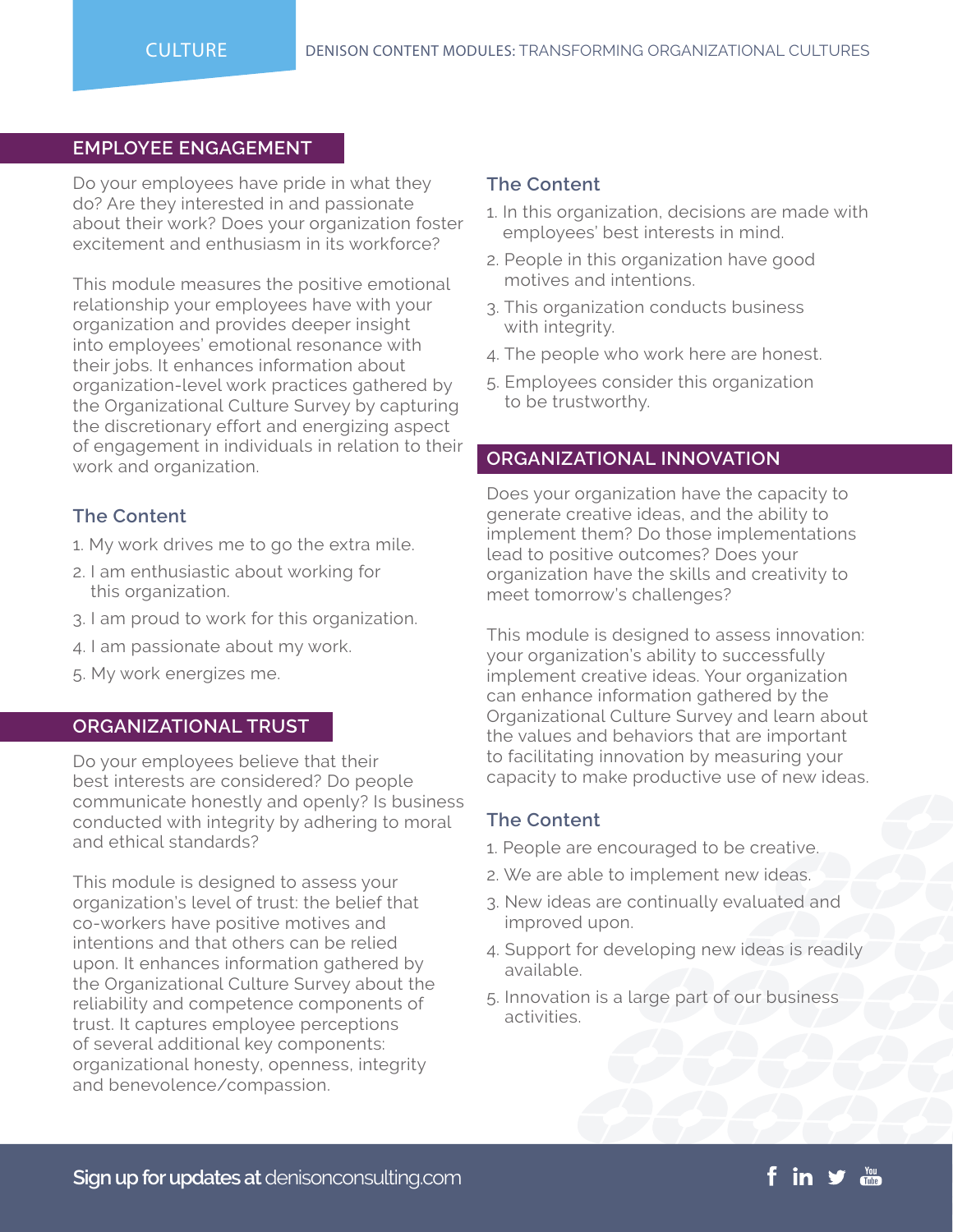#### **SAFETY MANAGEMENT**

Does your organization have effective safety management practices? Are your leaders committed to safety as a priority? Are employees able to report safety issues quickly, and are leaders quick to act?

This module measures how effectively organizations support safe behaviors and work practices. It is designed to complement the Organizational Culture Survey, and it provides deeper insight into other centrally-related components of safety management.

## **The Content**

- 1. All leaders demonstrate strong commitment to safety.
- 2. Safety is the number one priority in everything we do.
- 3. We have all the tools and resources needed to work safely.
- 4. Employees take personal ownership for each other's safety.
- 5. Employees contribute to the development of our safety practices.
- 6. We always work safely, even under high pressure.
- 7. We continually look for new ways to work safely.
- 8. We work to gain a deep understanding of all near-misses (or "close calls").
- 9. People from different parts of the organization work together in a way that ensures their safety.
- 10. All safety issues are reported quickly to leaders and managers.
- 11. Leaders and managers act quickly to resolve all safety issues.
- 12. Considering everything, this organization is a very safe place to work.

#### **RISK MANAGEMENT**

How does your organization manage risk? How effective are your risk management practices? Does your organization successfully identify and analyze potential risks? Do employees know how to handle risks when they arise?

This module measures the effectiveness of risk management practices in an organization. It is designed to complement our Organizational Culture Survey by specifically capturing employee perceptions of various aspects of risk management.

- 1. We continually look out for new risks.
- 2. We monitor all risks, even when they seem minor.
- 3. We gather useful information to better understand the risks we face.
- 4. Employees are comfortable speaking up about risks.
- 5. Leaders ask employees about risks in a way that encourages open and honest discussion.
- 6. We have a thorough process for deciding how to respond to potential risks.
- 7. There is wide agreement about how much risk we are willing to take.
- 8. How we handle risk is consistent and predictable.
- 9. We have a proactive planning process for the risks we face.
- 10. Considering everything, we manage our risks very effectively.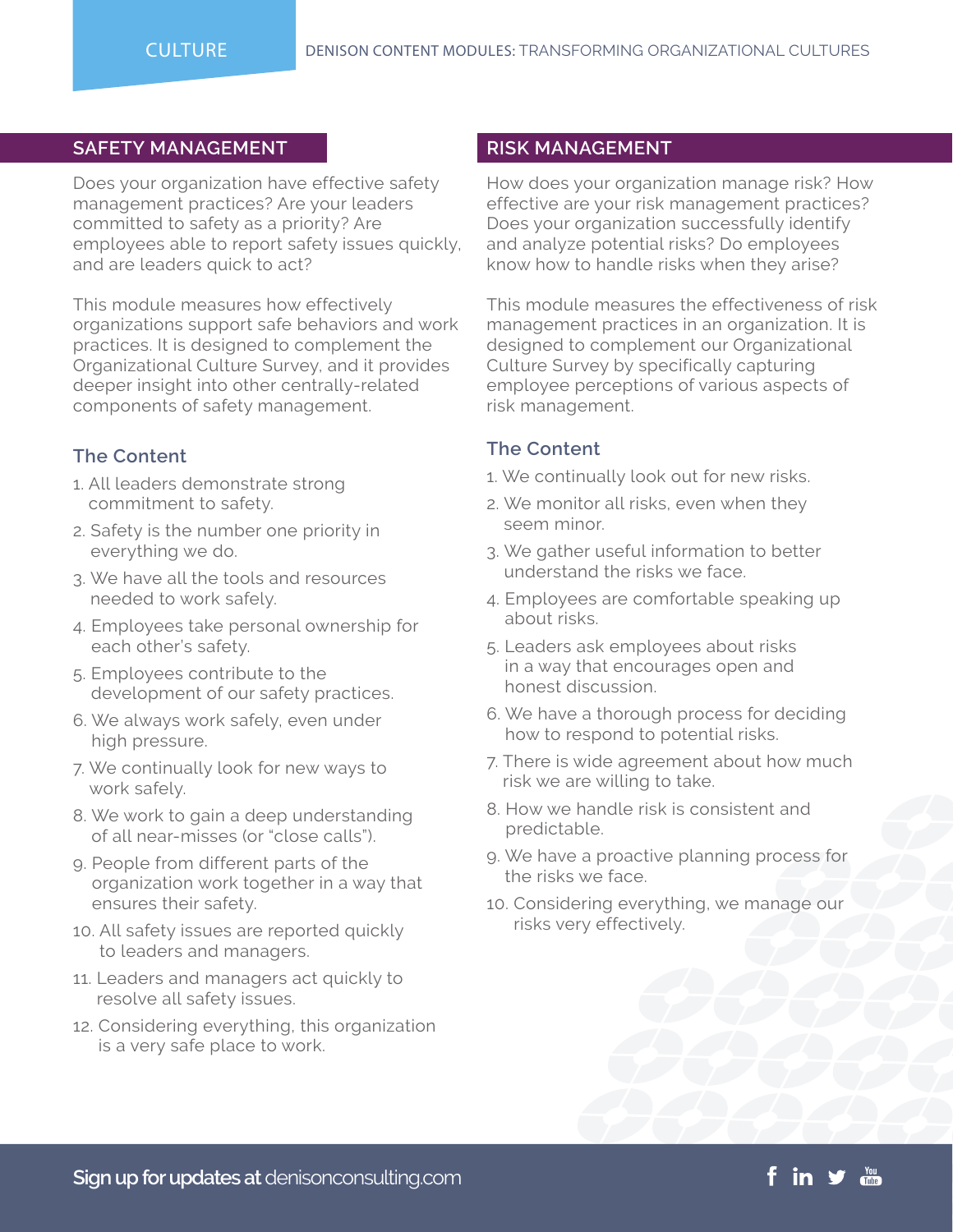#### **DIVERSITY & INCLUSION**

The Diversity & Inclusion (D&I) Module is intended to complement the Organizational Culture Survey by measuring how effectively an organization fosters diversity (diverse representation of people) and inclusion (an inclusive and supportive work environment). While our stock instructions will specify the major three categories that are typically referenced in corporate D&I programs (race, gender, and age), we envision the instructions allowing these categories to be tailored to the specific ones that may be of interest to each client. This strategy is consistent with the notion that there are several common values and practices that support diversity in organizations (e.g., fair and equal access to opportunities), while the specific manner in which diversity is defined may vary some across organizations and cross-culturally.

- 1. People with different backgrounds are treated with respect.
- 2. People with different backgrounds are made to feel included and like they belong.
- 3. Even subtle forms of discrimination are not tolerated.
- 4. Our recruiting and hiring practices enhance our diversity.
- 5. People with different backgrounds have fair and equal access to personal and professional development.
- 6. People with different backgrounds have fair and equal opportunities for promotion.
- 7. There is good support for learning about diversity.



- 8. We can be proud of our diversity.
- 9. Leaders are committed to diversity and inclusion as top priorities.
- 10. We do a good job of rewarding positive diversity efforts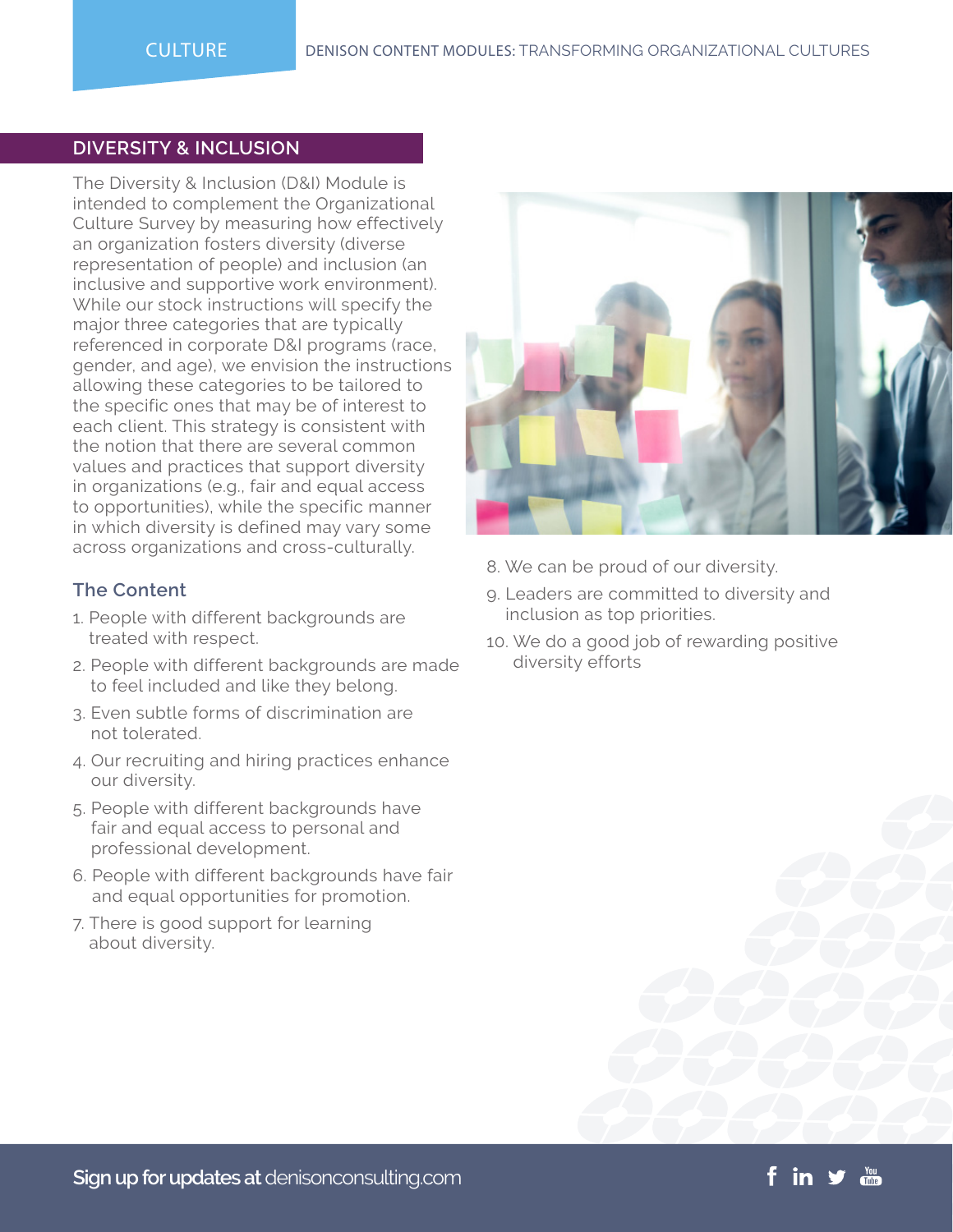# **SUSTAINABILITY**

Has leadership successfully created a culture where people believe solving social and environmental problems is the reason the company exists?

This module provides a quick snapshot of the extent to which people in the company – from senior executives to line employees – see sustainability as embedded in your core purpose and focus.

## **The Content**

1. Our company has a clear and compelling societal purpose that goes beyond just making money.

2. The leaders of our company consistently communicate the importance of sustainability to all of our stakeholders.

3. Our financial metrics serve to support our focus on sustainability and our aim to have a positive impact in the world.

4. We are trying to solve some critical social and environmental problems through our business.

5. Our company has defined a set of long-term goals that demonstrate our aspirations to make the world a better place.

6. We bring our purpose alive by focusing our business on the specific positive changes we want to create in the world.

7. Addressing the world's sustainability challenges requires new metrics that may present a challenge to our current products and technologies.

8. Our company's goals and metrics are directly connected to our corporate purpose and aspirations for sustainability. 9. We can only achieve our sustainability goals by continuously innovating our product and technology portfolio.

10. We recognize and reward our people for challenging the status quo.

11. Achieving long-term sustainability goals is a key part of my compensation and incentives.

12. My performance is evaluated based upon both financial/operational and societal/ sustainability objectives.

13. Everyone is expected to initiate change to help make us a truly sustainable company.

14. Our leadership makes it clear that all of our company's stakeholders matter, not just the investors and shareholders.

15. Making a positive sustainability contribution is the reason our company exists.

**Note:** For the Sustainability Module, Denison is in the process of collecting sufficient data to create a benchmark. In this pilot phase, Sustainability results will be reported back as mean and/or percent favorable scores, not percentiles.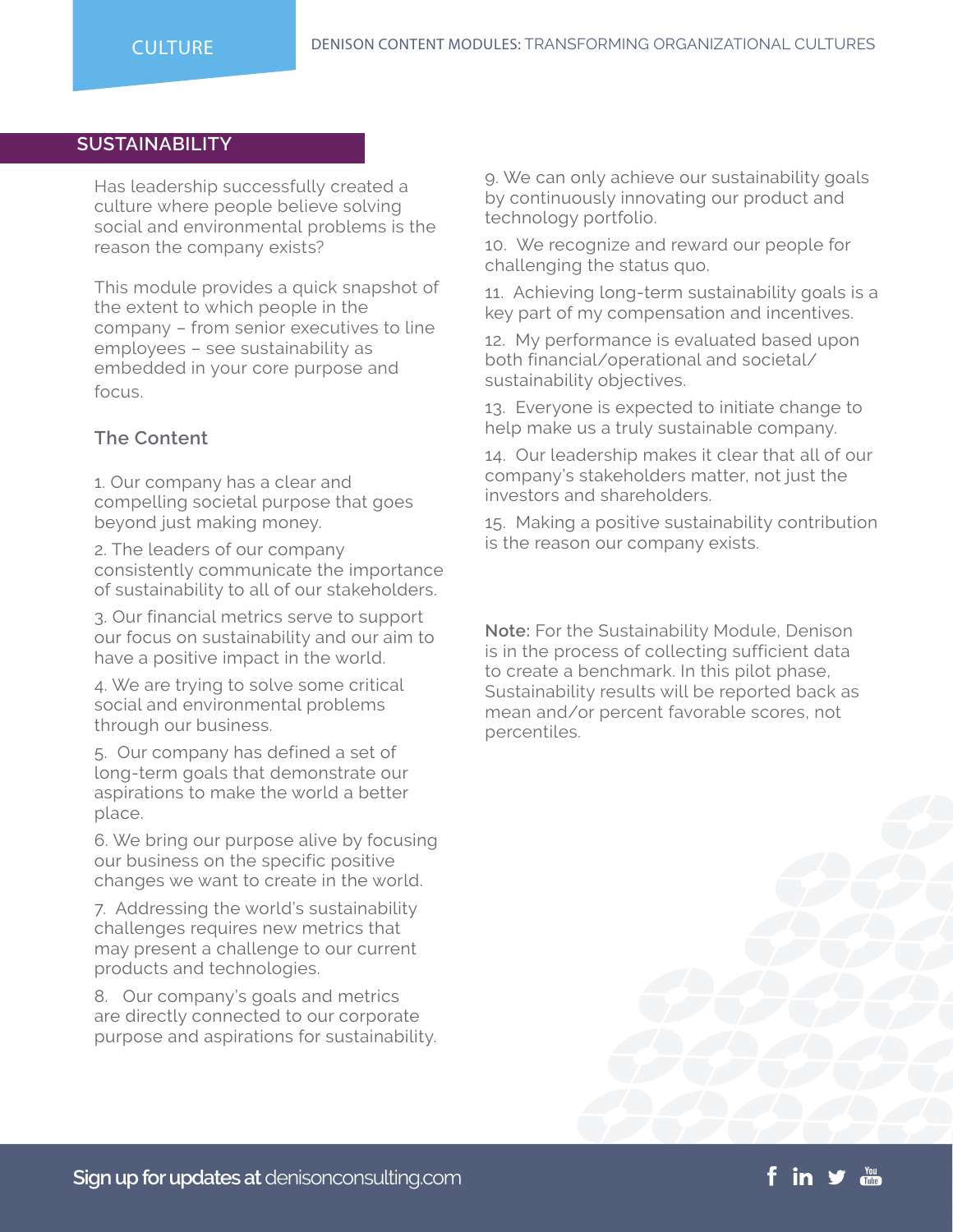#### **DIGITIZATION**

Digitalization represents a major challenge for many organizations. It requires a new way of thinking, a new way of leading, and a new way of doing business.

This module assesses an organization's digital readiness from their strategy to their people to their customers and their infrastructure.

#### **The Content**

1. Our leaders have clearly communicated our vision for our digital transformation.

2. Our digital transformation strategy is visible in our day-to-day decisions.

3. We have a comprehensive strategy to collect, process, and analyze data from all available information sources.

4. Our digital talent creates a clear advantage over our competitors.

5. We have the skills and capabilities necessary to implement our digital transformation.

6. We are aggressively recruiting the digital talent that we need for the future.

7. Our digital capabilities allow us to deliver easy, effective and emotional customer experiences.

8. Our digital strategy allows us to better meet the needs of our customers.

9. We are able to use real-time data and analytics to deliver a tailored customer experience.

10. Our new product design is informed by real-time data on the customer experience. 11. We continuously monitor our products and customers to deliver more value.

12. Our product design takes full advantage of our data and analytic capabilities.

13. Our digital capabilities allow us to have an agile production system.

14. We use predictive analytics to help anticipate customer support needs.

15. We use our digital capabilities to automate and streamline our production capabilities.

16. Our digital infrastructure creates a solid platform to support all of our innovations.

17. Our digital capabilities allow us to develop innovative new business models that help us compete.

18. Business users have continuous access to up-to-date data and metrics that help us compete.

**Note:** For the Digitalization Module, Denison is in the process of collecting sufficient data to create a benchmark. In this pilot phase, Digitalization results will be reported back as mean and/or percent favorable scores, not percentiles.